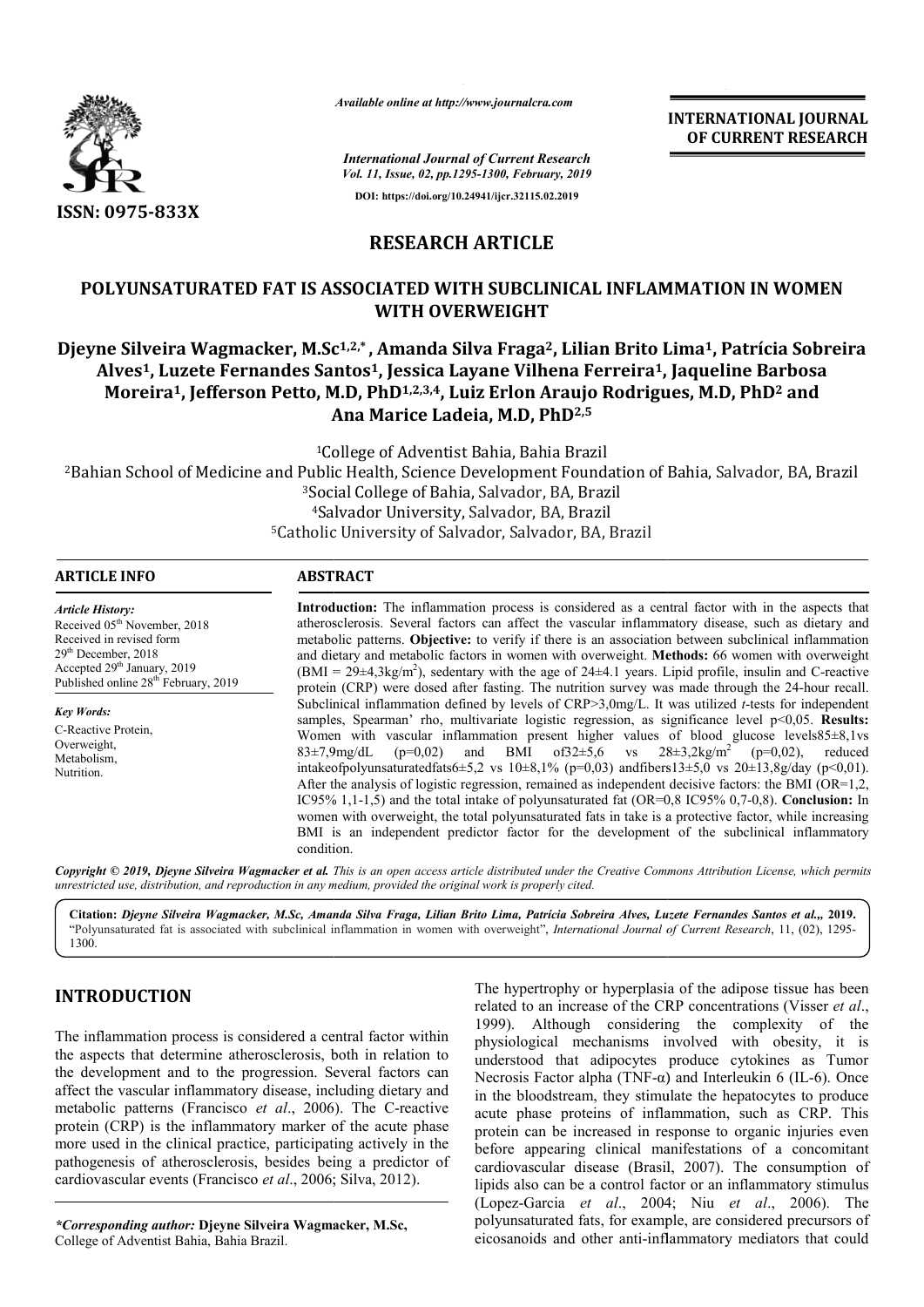avoid several pathological conditions, including cardiovascular diseases (De Roos *et al*., 2009). Nevertheless, until this moment, results about the actions of fatty acids in the inflammatory process are not yet conclusive (Saravanan *et al*., 2010). Thus, more studies are necessary in order to clarify the role of diet and other risk factors in the induced inflammatory response in individuals with cardiovascular risk. Therefore, the objective of this article is to verify if there is an association between subclinical inflammation and dietary and metabolic factors in women with overweight.

### **METHODS**

**Design and population study:** Analytical observational study with participants from Clínica Escola of the Adventist University at Bahia, in the city of Cachoeira, BA, Brazil. The samples were collected between September 2015 and May 2016. All participants registered in the Physiotherapy service at Clínica Escola, who presented body mass index (BMI) above  $24.9\text{kg/m}^2$  were invited to participate in the study. Sixtysix volunteers fulfilled the inclusion criteria, which were: age between 18 and 30 years,  $BMI > 24.9 kg/m<sup>2</sup>$  and being sedentary. The sedentary lifestyle was determinate based on the international physical activity questionnaire – long version (Matsudo *et al*., 2001). Were excluded individuals that presented cardiovascular disease, metabolic disorder, alcohol abuse or tobacco smoking history; use of hypolipidemic agents, corticosteroid, diuretic, beta-blockers, contraceptive pills, hypothyroidism, renal parenchymal disease or diabetes mellitus.

#### **Instruments**

**Data collectionprotocol:** The data collection protocol was divided into 4 parts: application of the standard questionnaire, physical examination, 24-hour recall, blood collection. The volunteers selected answered initially to the standard questionnaire and were subjected to a physical examination. The physical examination included body mass index and stature. It was calculated body mass index (BMI) from weight and height by Quetelet's equation: BMI=weight (kg)/ height<sup>2</sup>(m). The waist circumference was measured with an inelastic tape at the midpoint between the iliac crest and the lastrib . The hip was measured at the greatest circumference of the gluteus.

**24-Hour Recall:** The patients were evaluated in relation to their diet in the day before the exam through a 24-hour recall. The 24-hour recall was made through an interview realized in the moment of blood collection, in which the volunteers answered about what they had consumed in the day before the interview – concerning the three main meals and the snacks. The same examiner applied this instrument, and in order to facilitate the answers, cooking measures were used<sup>10</sup>. The quantitative assessment of the diet was executed with the software *avanutri revolution*. In order to analyze data, micronutrients consumption (vitamins and minerals), cholesterol, saturated, total monounsaturated and polyunsaturated fat, total dietary fiber were considered using SBC parameters (Fisberg, 2002).

#### **Procedures**

**Blood collection and metabolic profile:** The volunteers were subjected to blood collection after a 12 hours fasting. 5ml of blood in tubes with edta were collected and centrifuged at a

speed of 3000 rotations/min for 10 minutes. The analysis of serum were made in the following way: the high-sensitivity CRP was made by nephelometry. Glycemic and fasting total cholesterol levels were made through dry slide method for blood glucose and dry for cholesterol. HDL cholesterol was measured by the cholesterol analysis method with an hdl *vitrus*  kit. Triglycerides (TG) were analyzed by dry slide method and the LDL was calculated by friedwald equation (Sposito *et al*., 2007). The Homa-IR index of insulin resistance was calculated by the equation proposed by Matthews *et al*. (1985). The individuals were classified as presenting subclinical inflammation when with CRP>3,0mg/L (Ghiringhello *et al*., 2006).

**Ethical aspects:** The study was submitted to the Research Ethics Committee of the Adventist University at Bahia and was approved under the protocol34017514.5.0000.0042. The guidelines about research with humans of the resolution 466/2012 of the Brazilian National Health Council were observed during the whole study.

**Statistical Analysis:** The data were previously analyzed in relation to symmetry by kolmogorov- smirnov test. The Creactive protein (CRP) did not present normality criteria. The results were expressed by mean  $\pm$  standard deviation or medians, and interquartile interval according to variable distribution. The significance level was defined by the value of *p*<0.05. Spearman' rho was made between CRP and predictor metabolic and dietary factors. The variables that presented a statistical significance (blood sugar, insulin, HOMA, BMI, consumption of total polyunsaturated fats and fibers) were included in the logistic regression model. The calibration of the model was tested by Hosmer–Lemeshowtest and it was calibrated  $(p= 0.07)$ . Data were analyzed using the software statistical package for the social science (spss) version 14.0.

### **RESULTS**

It was included in the analysis 66 young women with age between  $24 \pm 3.6$  years old, BMI of  $29 \pm 4.3$ Kg/m<sup>2</sup>, with lipid profile and with no alterations in the metabolic profile. The clinical characteristics evaluated are described in Table 1.In Table 2, It is depicted the mean consumption of vitamins, minerals, total polyunsaturated fats and fibers in women with overweight. As described in table 3, women with vascular inflammation presented higher blood sugar values( $85 \pm 8.1$  vs  $83 \pm 7,9$ mg/dl) ( $p= 0.02$ ) and BMI ( $32 \pm 5.6$ ;  $28 \pm 3.2$ kg/m<sup>2</sup>) ( $p=0.02$ ), less consumption of polyunsaturated fats( $6 \pm 5.2$ ; 10)  $\pm$  8.1%) ( $p$ = 0.03), and fibers (13  $\pm$  5.0 vs 20  $\pm$  13.8g/day) ( $p$ = 0.01). There were not differences between HDL, LDL, total cholesterol and triglycerides values (Table 3). When the relation between metabolic and clinical aspects with CRP was analyzed, a positive correlation between CRP and HOMA (*r*= 0.42;  $p = 0.01$ ), insulin and inverse with fibers was found. Association with other clinic-metabolic variables was not found (Graphics 1, 2 and 3). Multivariate logistic regression was made between CRP and the variables that presented a statistical significance in the univariate analysis (blood sugar, insulin, HOMA, BMI, polyunsaturated fats, and fibers). Remained as independent predictor variable for vascular inflammation the variables BMI (*OR*= 1.27; *IC*= 1.079 – 1.505) and consumption of total polyunsaturated fats (*OR*= 0.870;  $IC = 0.768 - 0.987$ , the last one presenting itself as a predictor factor (Table 4).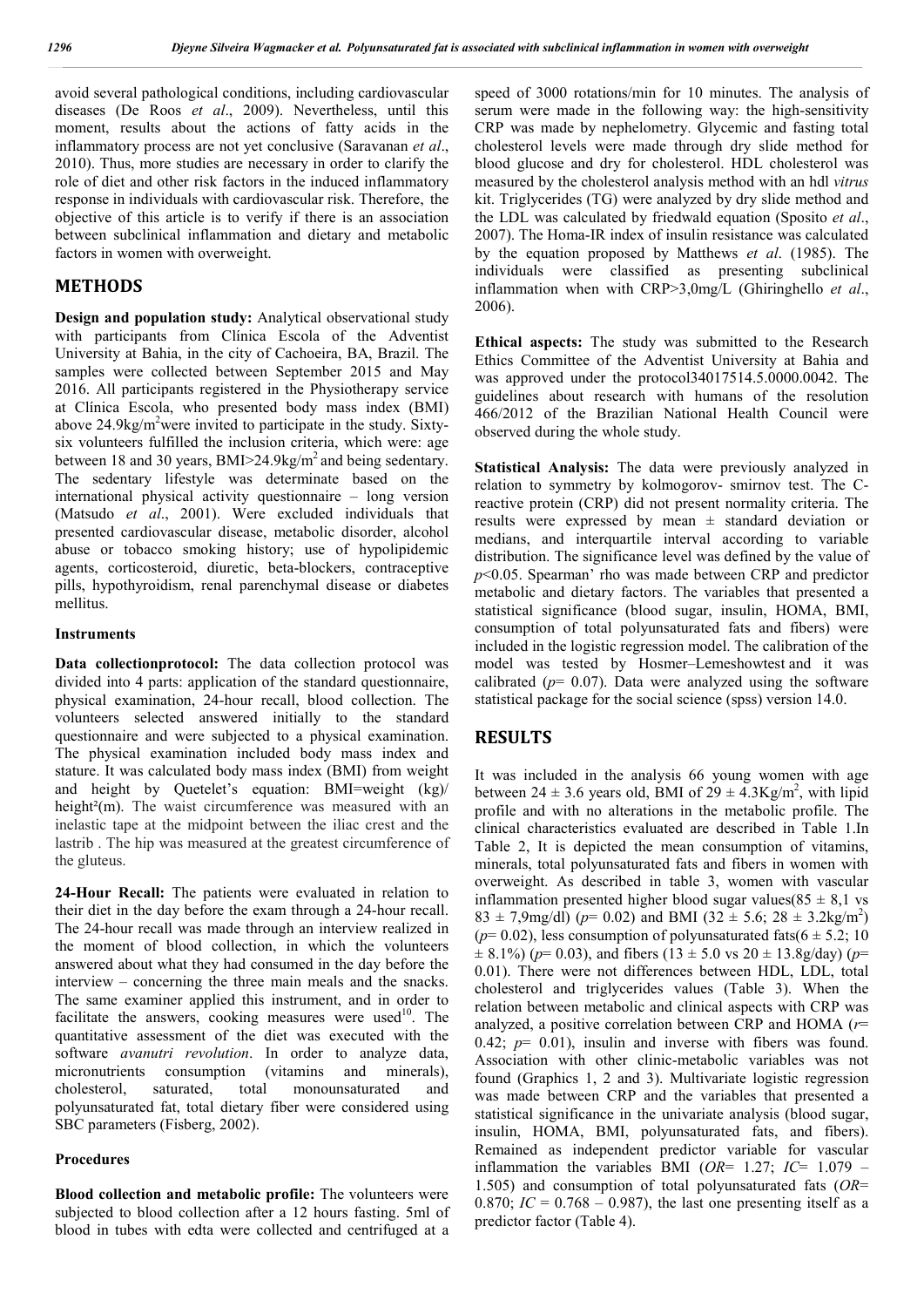| <b>VARIABLES</b>                      | <b>VALUES</b>    |
|---------------------------------------|------------------|
| Age (years)                           | $24\pm3.6*$      |
| Body Mass Index $(kg/m2)$             | $29\pm4.3*$      |
| Triglyceride (mg/dL)                  | $94\pm43.5*$     |
| Total cholesterol (mg/dL)             | $162 \pm 32.3*$  |
| High-densitylipoprotein (mg/dL)       | $49 \pm 10.2*$   |
| Low-densitylipoprotein (mg/dL)        | $94 \pm 28.2*$   |
| Blood Sugar (mg/dL)                   | $84\pm8.4*$      |
| Insulin (mcIU/mL)                     | $10\pm4.9*$      |
| <b>HOMA</b>                           | $2.4 \pm 1.2*$   |
| C-reactive protein basal level (mg/L) | $1,1(0,2-3,9)$ # |
| Inflammation                          | $n$ (%)          |
| $CRP > 3.0$ (mg/L)                    | 46 (72)          |
| $CRP \leq 3.0$ (mg/L)                 | 18 (28)          |

**Table 1. Clinical and anthropometric characteristics of the sample (n=66).**

\*Mean ±SD #median (interquartileinterval).

**Table 2. Dietary profile of women with alterations on body weight (n=66).**

| <b>VARIABLES</b>            | <b>VALUES</b>       |
|-----------------------------|---------------------|
| Vitamin A (RE/day)          | $262(130-553)$ #    |
| Vitamin D (mcg/day)         | $0,4(0,1-1,1)$ #    |
| Vitamin B1 (mg/day)         | $1 \pm 1.6*$        |
| Vitamin B2 (mg/day)         | $0.7 \pm 0.5*$      |
| Vitamin B5 (mg/day)         | $1,4(0,9-2,2)$ #    |
| Vitamin B6 (mg/day)         | $0.5(0.3-1.2)$ #    |
| Vitamin B12 (mg/day)        | $0.7(0.1-1.8)$ #    |
| Vitamin C (mg/day)          | $66(18-213)$ #      |
| Vitamin E (mg/day)          | $7,3(2,8-15,2)$ #   |
| Folic Acid (mcg/day)        | $60(27-104)$ #      |
| Calcium (mg/day)            | 346±262,5*          |
| Phosphorus (mg/day)         | $604\pm314.5*$      |
| Iron $(mg/day)$             | $9.5(6.7 - 13.8)$ # |
| Magnesium (mg/day)          | $124 \pm 69*$       |
| Zinc $(mg/day)$             | $4,6\pm3,5*$        |
| Selenium (mcg/day)          | $27(13,9-56,6)$ #   |
| Manganese (mg/day)          | $0.9(0.6 - 1.6)$ #  |
| Potassium (mg/day)          | $1119 \pm 620.6*$   |
| Sodium (mg/day)             | $2119 \pm 1400.7*$  |
| Cholesterol (mg/day)        | $156 \pm 152.5^*$   |
| Saturated fat $(\% )$       | $17\pm12.7*$        |
| Polyunsaturated fat (%)     | $8 + 7.4*$          |
| Monounsaturated fat $(\% )$ | $10\pm7.3*$         |
| Fibers $(g/dia)$            | $17\pm12.3*$        |

\*Mean ±SD #median (interquartileinterval).

**Table 3. Comparison of anthropometric, laboratory and dietaries aspects of the analyzed sample (n=66).**

| Variables                | GVI Mean ±SD/ Median (IQR) | GWVI Mean ±SD/ Median (IQR) | P-value |
|--------------------------|----------------------------|-----------------------------|---------|
| Age (years)              | $24\pm 2.9$                | $24\pm3.9$                  | 0,93    |
| BMI $(Kg/m^2)$           | $32\pm5.6$                 | $28 \pm 3.2$                | $0.02*$ |
| Blood sugar $(mg/dL)$    | $84 \pm 8.1$               | 83±7.9                      | $0.02*$ |
| Insulin $(mcIU/mL)$      | $11\pm4.3$                 | 39±5,1                      | 0,14    |
| <b>HOMA</b>              | $2,7+1,2$                  | $2,2 \pm 1,2$               | 0,11    |
| Cholesterol (mg/dL)      | $154 \pm 26.9$             | $163 \pm 33.6$              | 0,29    |
| Triglycerides (mg/dL)    | 96±40.9                    | $92 \pm 45.5$               | 0,71    |
| $HDL$ (mg/dL)            | $45.9 \pm 7.1$             | $49,6 \pm 11,1$             | 0,18    |
| $LDL$ (mg/dL)            | $88,4 \pm 24,7$            | $95,1 \pm 29,1$             | 0,39    |
| Vitamin A (RE/day)       | 234 (115-625,7)            | $271(150,2 - 564,8)$        | 0,56    |
| Vitamin D (mcg/day)      | $0,2(0,1-1,7)$             | $0.4(0.1-1.0)$              | 0,11    |
| Vitamin B1 (mg/day)      | $0.8(0.4 - 1.2)$           | $0.75(0.5-1.3)$             | 0,92    |
| Vitamin B2 (mg/day)      | $0.7 + 0.6$                | $0.6 \pm 0.3$               | 0,52    |
| Vitamin B5 (mg/day)      | $1,7(0,8-3,3)$             | $1,4(0,9-2,1)$              | 0,10    |
| Vitamin B6 (mg/day)      | $0.4(0.3-1.2)$             | $0.6(0.3-1.2)$              | 0,60    |
| Vitamin B12 (mg/day)     | $0.4(0.0-2.1)$             | $0.8(0.2-1.6)$              | 0,77    |
| Vitamin C (mg/day)       | $47(6.5-200.1)$            | $87(24,1 - 227,7)$          | 0,97    |
| Vitamin E (mg/day)       | $5(2.5-8.8)$               | $11(2,9-16,2)$              | 0,43    |
| Folic Acid (mcg/day)     | 68±60,32                   | $93 \pm 92.3$               | 0,32    |
| Calcium (mg/day)         | 392±321,7                  | 328±242.4                   | 0,39    |
| Phosphoro (mg/day)       | 537±334.7                  | $644\pm304.1$               | 0,22    |
| Iron $(mg/day)$          | $9,6(6,4-11,3)$            | $10.4(6.7 - 15.3)$          | 0,87    |
| Magnesium (mg/day)       | $108 \pm 60.1$             | $132 \pm 72.9$              | 0,74    |
| Selenium (mcg/day)       | $24(13-55)$                | $27(14-58)$                 | 0,16    |
| Sodium (mg/day)          | 2472±1698,2                | $2043 \pm 1246.2$           | 0,27    |
| Potassium (mg/day)       | $936 \pm 639.6$            | $1216 \pm 604.5$            | 0,10    |
| Cholesterol $(\% )$      | $95(28-178)$               | $126(44-233)$               | 0,53    |
| Polyunsaturated fats (%) | $6\pm 5.2$                 | $10\pm8.1$                  | 0,03    |
| Monounsaturated fats (%) | $6,1(4,0-12,9)$            | $10,4(6,1-14,6)$            | 0,38    |
| Fibers $(g/dia)$         | $12,7{\pm}5,0$             | $19,76 \pm 13,8$            | < 0.01  |

IQR – Inter quartile interval; GVI – Group with vascular inflammation; GWVI – Group without vascular inflammation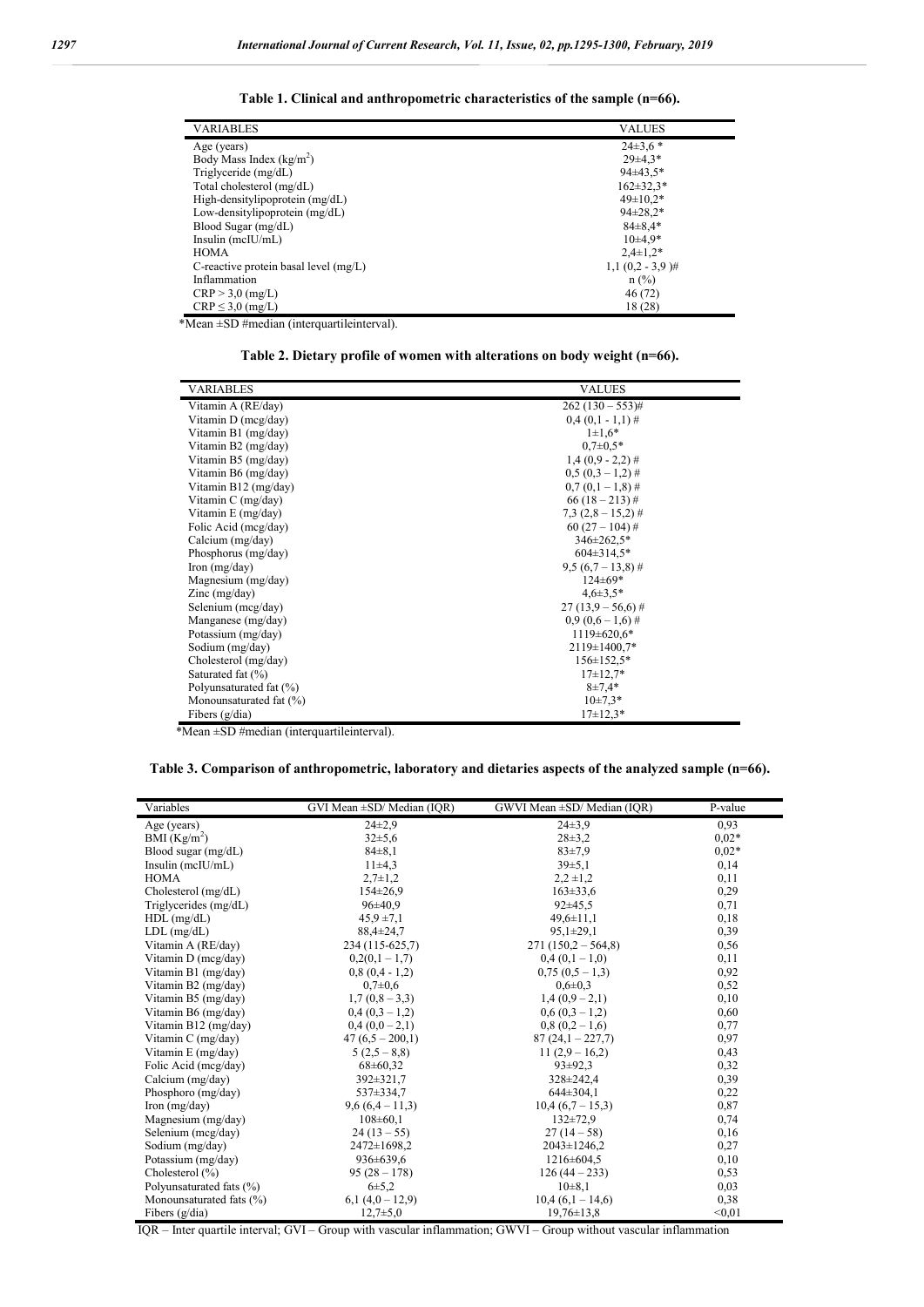|                          | $OR*$ | CI95%            | P-value |
|--------------------------|-------|------------------|---------|
| Blood Sugar (mg/dL)      | 0.931 | $0,832 - 1,041$  | 0,21    |
| Insulin $(mcIU/mL)$      | 0,898 | 0,589-1,369      | 0.61    |
| <b>HOMA</b>              | 2.421 | $0,363 - 16,164$ | 0,36    |
| BMI $(Kg/m2)$            | 1,275 | $1,079 - 1,505$  | < 0.01  |
| Polyunsaturated fats (%) | 0,870 | $0.768 - 0.987$  | 0.03    |
| Fibers $(g/day)$         | 0.936 | $0.850 - 1.032$  | 0.18    |

**Table 4.Predictor variables of vascular inflammation of the sample (n=66).**

\*Odds Ration



**Figure 1. Correlation between C-reactive Protein and HOMA**



**Figure 2. Correlation between C-reactive Protein and insulin**



**Figure 3. Correlation between C-reactive protein and Fibers**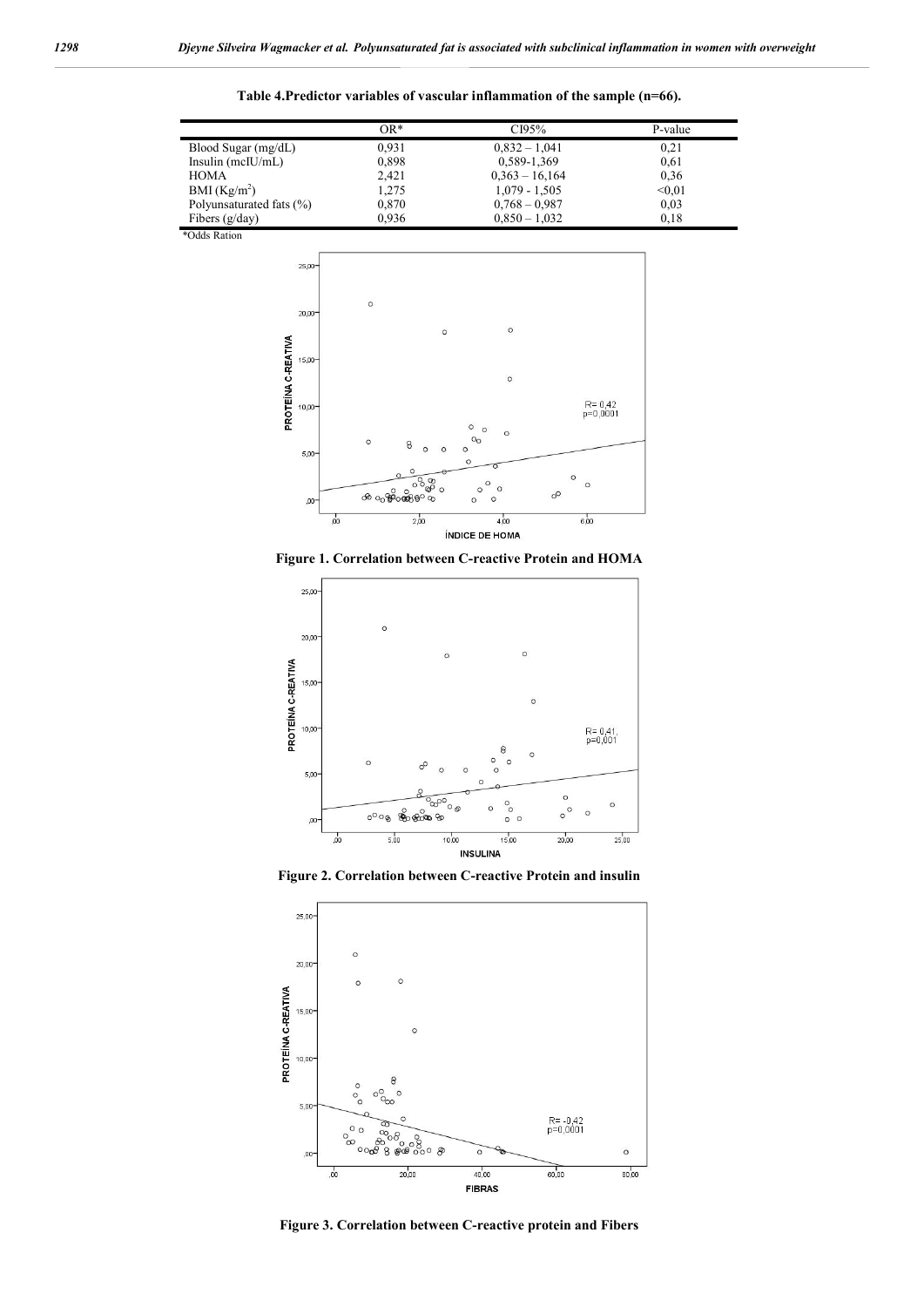## **DISCUSSION**

Based on the results of this research it is possible to observe that women with overweight who consume more polyunsaturated fats present a lower subclinical inflammatory profile. From this, some points will be presented and discussed. It is observed in the population studied unaltered dietary profile according to Dietary Reference Intake (DRI)<sup>14</sup> with vitamin deficiencies especially of vitamins A, D, B6, B12, C and E, as well as mineral deficiency of iron, zinc, and potassium, besides a high consumption of polyunsaturated fats and fibers. It is suggested that dietary pat terns marked by low in take of high-fiber foods, by an increase in the consumption of trans fat, and by consumption of foods with high glycemic index could be the responsible for an activation of the immune system, which leads to over production of proinflammatory mediators with concomitant reduction of anti-inflammatory mediators (Geraldo, 2008). Studies have demonstrated that excess of body weight is associated with high CRP values (Visser *et al*., 1999; Wu *et al*., 2010). In this study, it was possible to identify the subclinical inflammation in women with overweight, and, based on this value, they were characterized as with medium risk to cardiovascular disease (Amezcua-Guerra *et al*., 2007). It is known that the inflammatory condition can be the responsible for the development, progression, and outcome of the atherosclerotic process, which is considered a precursor of cardiovascular diseases (Hermann, 2001). Despite that, there are several inflammatory biomarkers; the CRP has been the biomarker of the inflammatory process most largely studied (Kinlay, 2006; Calabrò *et al*., 2009).

The groups with and without inflammation were compared and it was possible to observe those volunteers who presented subclinical vascular inflammation, that is, CRP higher than 3mg/L, had higher glycemic values and BMI. The increase of CRP related to BMI is based, among other aspects, in the fact that adipose cells produce pro inflammatory cytokine that stimulates the production of the CRP by the liver – which explains the association between obesity and  $CRP^{21}$ . However, the elevation of plasma glucose affects the oxidative stress initiating the inflammatory response, which leads to the concomitant CRP increase (Monnier *et al*., 2006). It is also noticed a lower consumption of total polyunsaturated fats and fibers in the CRP group higher than 3mg/L. Different studies presented a relation between the consumption of fibers and an improvement of the inflammatory state, despite the consumption of fibers did not present itself as an independent variable to subclinical inflammation (Delzenne, 2005; Ajani *et al*., 2004). The mechanisms through which the consumption of fibers reduces the concentration of CRP were not yet clarified. However, it is considered the possibility that the fiber slows the absorption of blood sugar and the modulation of cytokine, attenuating hyperglycemic, oxidative stress and favouring the response of the intestinal flora with the production of the antiinflammatory cytokine. Only the intake of polyunsaturated fats and BMI remained as determining variables for subclinical inflammation when logistic regression was made between variables that presented statistical significance in the univariate analysis. The relation between weight gain and the increase of inflammatory response is well explored in the literature<sup>3,4</sup>. However, the relation between inflammation and consumption of polyunsaturated fats such as alpha-linolenic acid (ALA), eicosapentaenoic acid (EPA) and docosahexaenoic acid (DHA) presents conflicting results and still needs confirmation about its real effects (Lopez-Garcia *et al*., 2004; Rallidis *et al*., 2003; Madsen *et al*., 2001; Chan *et al*., 2002). Besides the conflicting results, studies demonstrate that consumption of polyunsaturated fat is an important anti-inflammatory factor, which can act as a precursor of eicosanoids and other antiinflammatory mediators, being able to improve several pathologic conditions including the cardiovascular (Lopez-Garcia et al., 2004; Niu et al., 2006). Rallidis and cols<sup>25</sup> observed a significant reduce in the CRP levels and IL-6 after ALA supplementation, whilelinolenic acid (LA) did not affect the concentrations of inflammatory markers. Although observational studies suggest an inverse correlation between fish consumption or fish oil with high polyunsaturated fat (EPA and DHA) and the levels of inflammatory biomarkers (Lopez-Garcia *et al*., 2004; Madsen *et al*., 2001), intervention studies did not confirm these effects (Chan *et al*., 2002).

#### **Conclusion**

According to results of this study, BMI and total intake of polyunsaturated are independent predictors of subclinical inflammation in women with an excess of body weight, the consumption of polyunsaturated fats being a protector mechanism, and the increase of BMI a trigger mechanism. The association with other variables, such as consumption of fibers, glycemic levels, insulin, HOMA suggests a multifactorial aspect in the genesis of the inflammatory response in women with overweight.

**Acknowledgments:** This work was supported by National Council for Scientific and Technological Development (CNPQ)

**Financial support:** This work was supported by National Council for Scientific and Technological Development (CNPQ)

### **Glossary of abbreviations**

| Alpha-linolenic acid                | ALA           |
|-------------------------------------|---------------|
| body mass index                     | <b>BMI</b>    |
| C-reactive protein                  | <b>CRP</b>    |
| Dietary Reference Intake            | DRI           |
| Docosahexaenoic acid                | <b>DHA</b>    |
| Eicosapentaenoic acid               | EPA           |
| Interleukin 6                       | $IL-6$        |
| National Council for Scientific and | (CNPO)        |
| Technological Development           |               |
| Triglycerides                       | <b>TG</b>     |
| Tumor Necrosis Factor alpha         | TNF- $\alpha$ |
| Whilelinolenic acid                 |               |

### **REFERENCES**

- Ajani, U. A., Ford, E. S. and Mokdad, A. H. 2004. Dietary fiber and C-reactive protein: findings from national health and nutrition examination survey data. *The Journal of nutrition*, 134(5), 1181-1185.
- Amezcua-Guerra, L. M., Springall del Villar, R. and Bojalil Parra, R. 2007. Proteína C reactiva: aspectos cardiovasculares de una proteína de fase aguda. Archivos de cardiología de México, 77(1), 58-66.
- Brasil, A. R., Norton, R. C., Rossetti, M. B., Leão, E.,& Mendes, R. P. 2007. C-Reactive protein as na indicator of low intensity inflammation in children and adolescentes